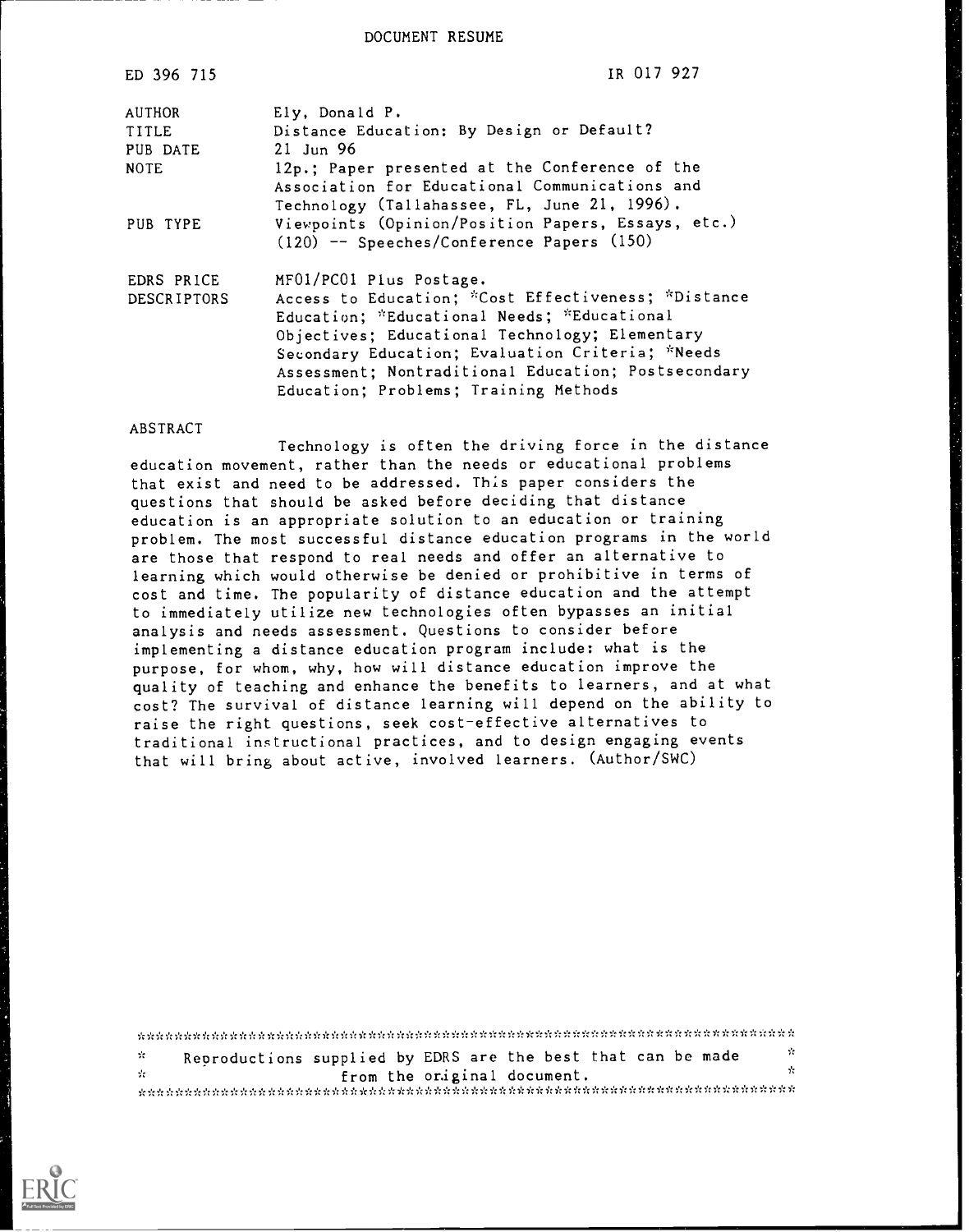Office of Educational Research and Improvement<br>EDUCATIONAL RESOURCES INFORMATION CENTER (ERIC)<br>This ducament bas been reptuduced as<br>econog from the person or organization O Maror Changes have been inade to improve reproduction quality

U S. DEPARTMENT OF EDUCATION

e. Plants cfiviaw of opmons stated in this official QERI position or pulicy

### DISTANCE EDUCATION: BY DESIGN OR DEFAULT? \*

Donald P. Ely C Professor Emeritus<br>
C Professor Emeritus<br>
C Professor Emeritus<br>
C Professor Emeritus<br>
C Professor Emeritus Syracuse University

> Bandwagon: "2a : a party, faction or other element that attracts adherents by its timeliness, showmanship, vigor or novelty; specif: such a party, faction or other element held together by or capable of attracting new members through opportunity for personal gain b: a social, cultural, or racial movement that amasses power by or as if by sheer size, momentum or internal unity c: a current or fashionable taste or trend."

Take your choice of definitions. Is distance learning a bandwagon?

The purpose of this presentation is to consider the prior questions that should be asked before deciding that distance education is an appropriate solution to an education or training problem. Some of the issues presented today stem from my recent presentation at the University of Alabama entitled: Technology is the Answer! But What Was the Question? Much of this conference is concerned with the how of distance education; I would like to concentrate on the why without being a cynic or nay-sayer. I have been involved in this area for more than 20 years and do have a vested interest.

The popularity of distance education often brings about a rush to join the innovators who have already staked their claim in this new territory. This is called the "bandwagon effect." The urgency of "doing something" is prompted by the rapid growth of the means to deliver instruction via the latest technology. In many ways, it is the technology that is driving the distance education movement rather than the needs or educational problems that exist. The most successful distance education programs in the World are those that respond to real needs; that offer an alternative to learning which would otherwise be denied or would be prohibitive in terms of cost and time.

\*Presentation for the AECT Conference: "Getting it Together: Collaboration in Distance Education" Florida State University, June 21, 1996

-PERMISSION TO REPRODUCE THIS MATERIAL HAS BEEN GRANTED BY

1

Donald P. Ely

EN 817927

BEST COPY AVAILABLE

TO THE EDUCATIONAL RESOURCES INFORMATION CENTER (ERIC)"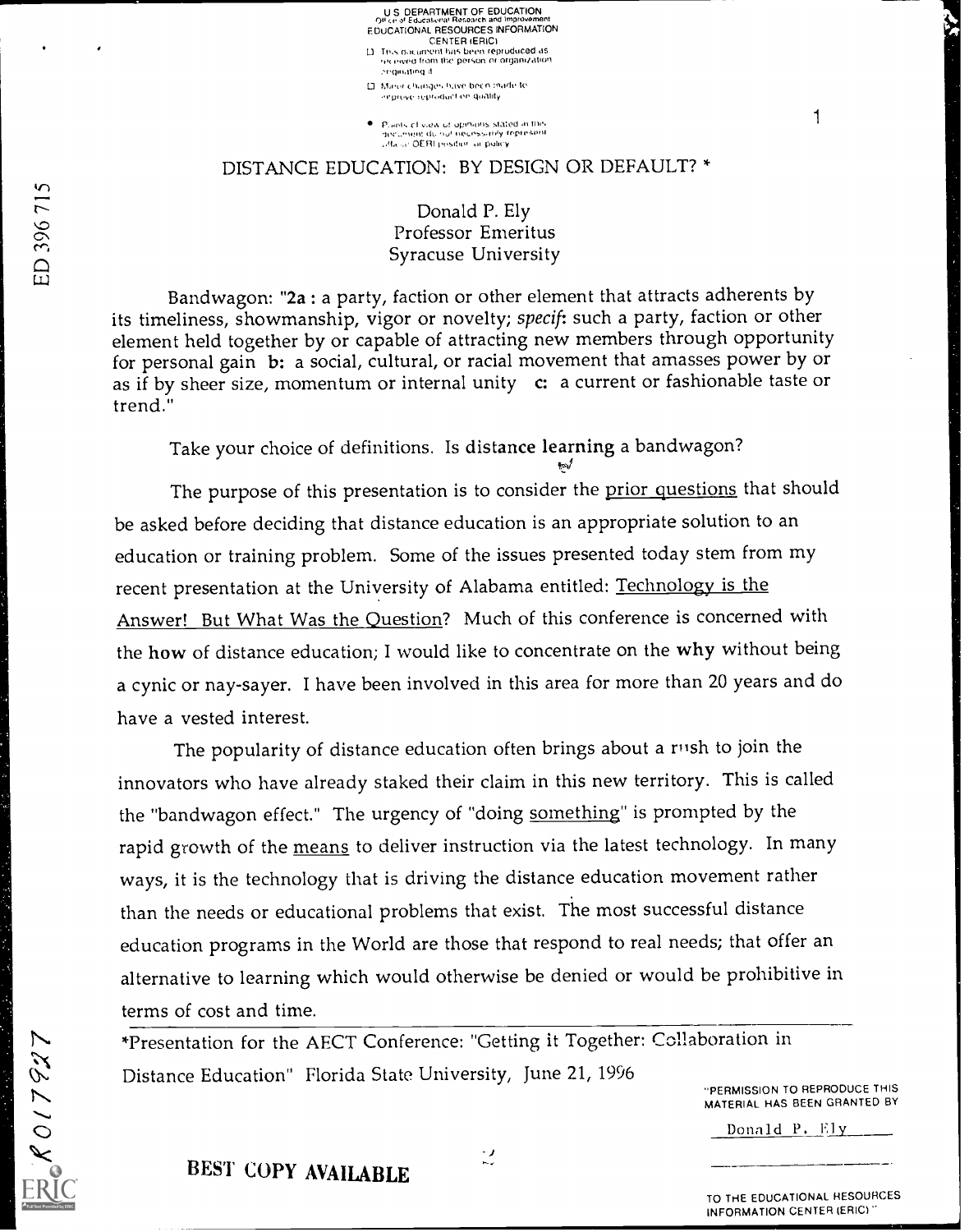### Examples:

The British Open University - the university of "second chance"

SMP Terbuka (Indonesia) - the university which increased access to higher education when there were insufficient teachers and places in traditional universities,

2

Open Learning Institute (British Columbia) - the institution that delivers instruction in many fields to people in remote locations.

The least successful are those that embraced technology without a clear understanding of who was to be served, with what type of instruction, and most important of all, for what purpose. Many of the least successful programs have been in the United States.

### Examples:

University of Mid-America - 1975-1982; a consortium of 9 Midwestern universities; discontinued because of low enrollments, high production costs, and loss of funding.

British Open University in American colleges and universities - located at the University of Maryland and Rutgers University; unsuccessful largely because of cross-cultural conflicts--even using the same language; inconsistencies and misunderstandings. (U.S. learners are not very tolerent of other cultures.)

Last week's Chronicle of Higher Education (6/14/96) describes the process of planning a Virtual University for a group of Western states under the aegis of the Western Governors' Association. Let's hope that they reviewed the final reports of the UMA and BOU projects.

The purpose of this presentation is to raise the "prior" questions before an organization jumps into a distance learning program. The seeming urgency to initiate distance learning programs often bypasses the "front-end analysis" or "needs assessment" in an attempt to immediately capture the opportunities of contemporary technologies that are pleading to be employed for noble causes. The

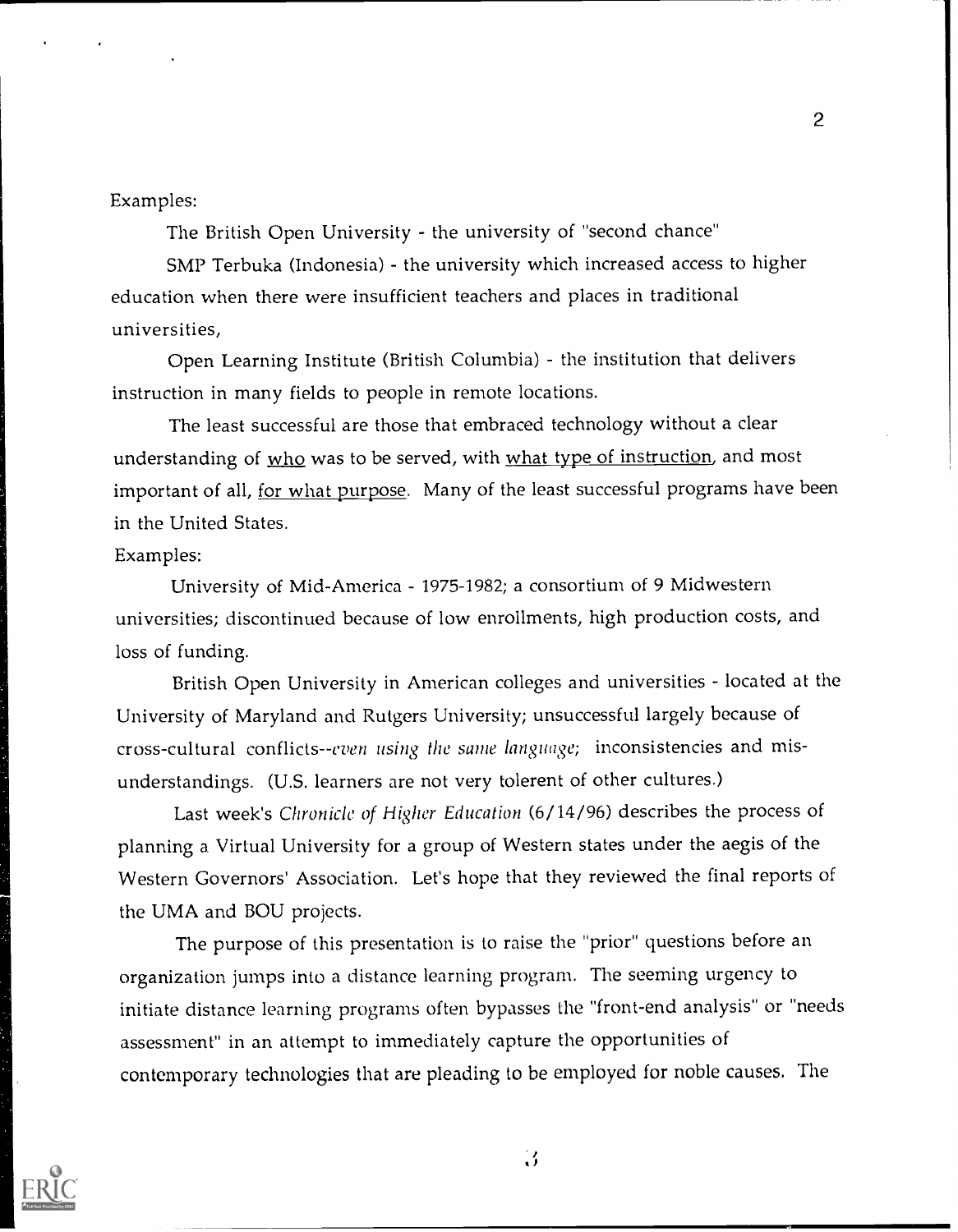success stories (and there are many), mostly originate with and are disseminated by the technology-related companies, and are case studies of sexy examples that are devoid of research (or even evaluation) data and rarely include a cost/benefit analysis. This is clearly a time to stop and ask: what are we trying to do; for whom, why, and how distance education will improve the quality of teaching and enhance the benefits to learners. And we had better not forget-- at what cost?

Some less-than-enthusiastic organizations have injected a little skepticism into the discussions. A recent publication of the American Federation of Teachers has entered the scene by asking that 4 questions related to technology in distance education be raised by postsecondary institutions:

- 1. "Does the technology make sense educationally? Will it really advance student learning and scholarship?"
- 2. "Does the technology make sense financially?"
- 3. "Will all students and faculty members have access to the new technology and know how to use it?"
- 4. "Are faculty and staff rights protected?"

These questions are from a faculty-oriented union but are nonetheless important. Unless faculty are involved in the decision to use distance education, it will probably fail or fall short of its potential for success. The chair of the task force that wrote the AFT paper says: "Unfortunately, it is not unusual for an expensive technology to be purchased primarily because it is promoted by a large company, or offered for free or at a discount, or because it is technically 'leading edge' or because it is seen as a way to cut corners on faculty and facilities." The statement rings true to me.

I have to admit that some of my thinking has been influenced by Clifford Stoll and his current tract, Silicon Snake Oil, in which he poo-poos some of the hype surrounding the use of technology in our society and casts negative aspersions toward the Information Superhighway. He, a "true believer" who spends hours each day online, is saying, "Wait a minute...what are we doing? What is this

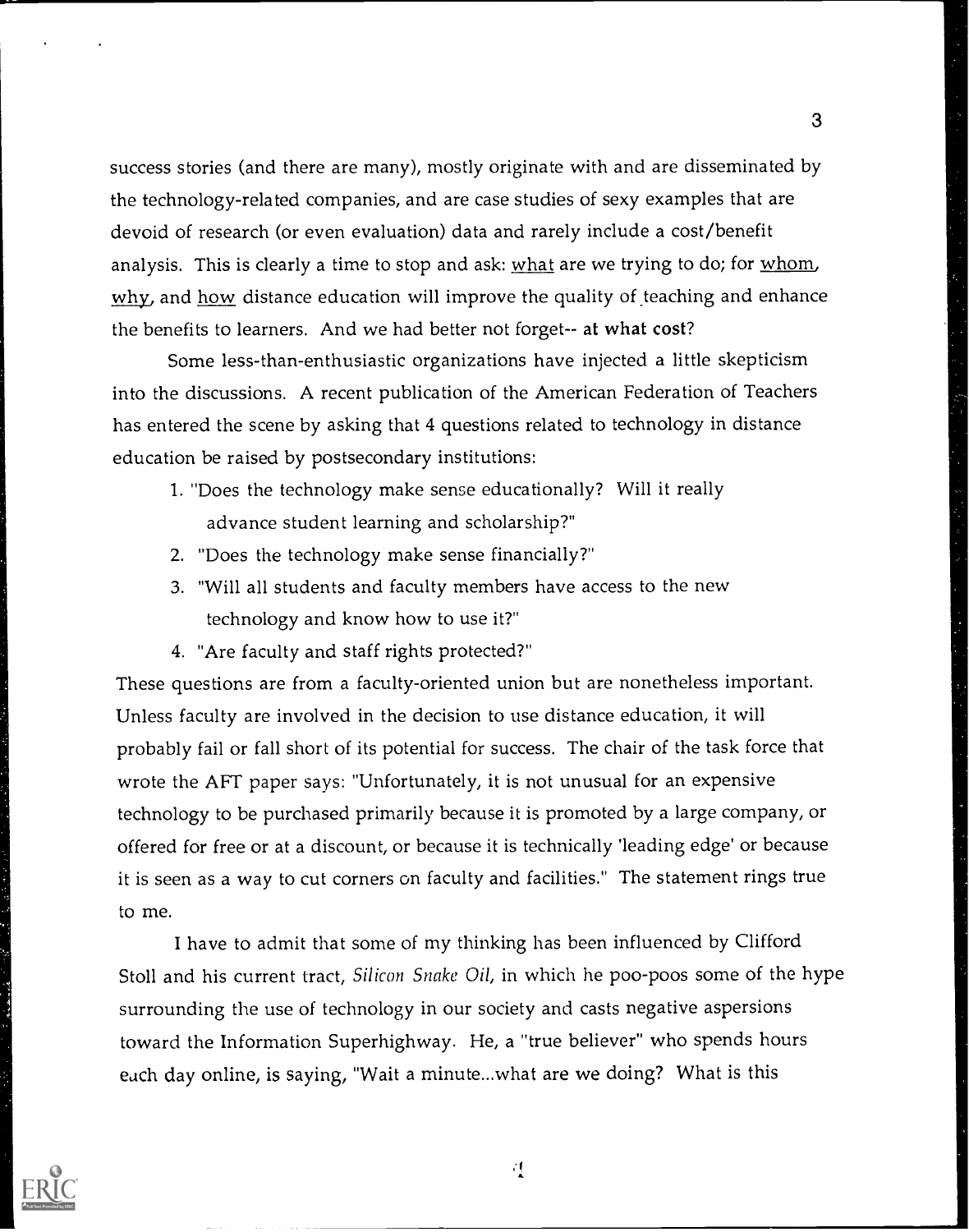technology doing to us? Are there better ways or, at least, alternatives to some of the applications that seem to have enveloped us?" Listen.

4

Suppose that I accept that students should spend a lot of time behind computers. What's the limit? If computers, online networks, and interactive video are so important to modern classrooms, why not eliminate the classroom entirely? Students of all levels could sit behind their computers at home, and receive quality instruction from the finest teachers. Electronic correspondence courses.

A silly proposal, reminiscent of the matchbook covers that told us to enroll in their home-study course and "get a good education and step up to higher pay." Home-study dropout rates often exceed 60 percent; it's hard to believe that an electronic version would do much better, despite the gimmickry.

The Internet can probably deliver all the information taught in a university, as can a good encyclopedia. So why go to college?

Clifford Stoll (1995) Silicon Snake Oil. New York: Doubleday, p. 136

To explore some of the questions raised above, it might be useful to state some of the premises that support the implementation of distance education in schools, postsecondary education, in non-governmental organizations, business and industry, the military and the health professions.

# THERE ARE SOME UNIVERSAL AGREEMENTS THAT PROVIDE THE MOST COMPELLING ARGUMENTS FOR DISTANCE LEARNING:

1. Distance education can reach individuals in remote locations. (This is one of the strongest arguments for distance education; it is a technical matter enhanced by the variety of delivery systems currently available.)

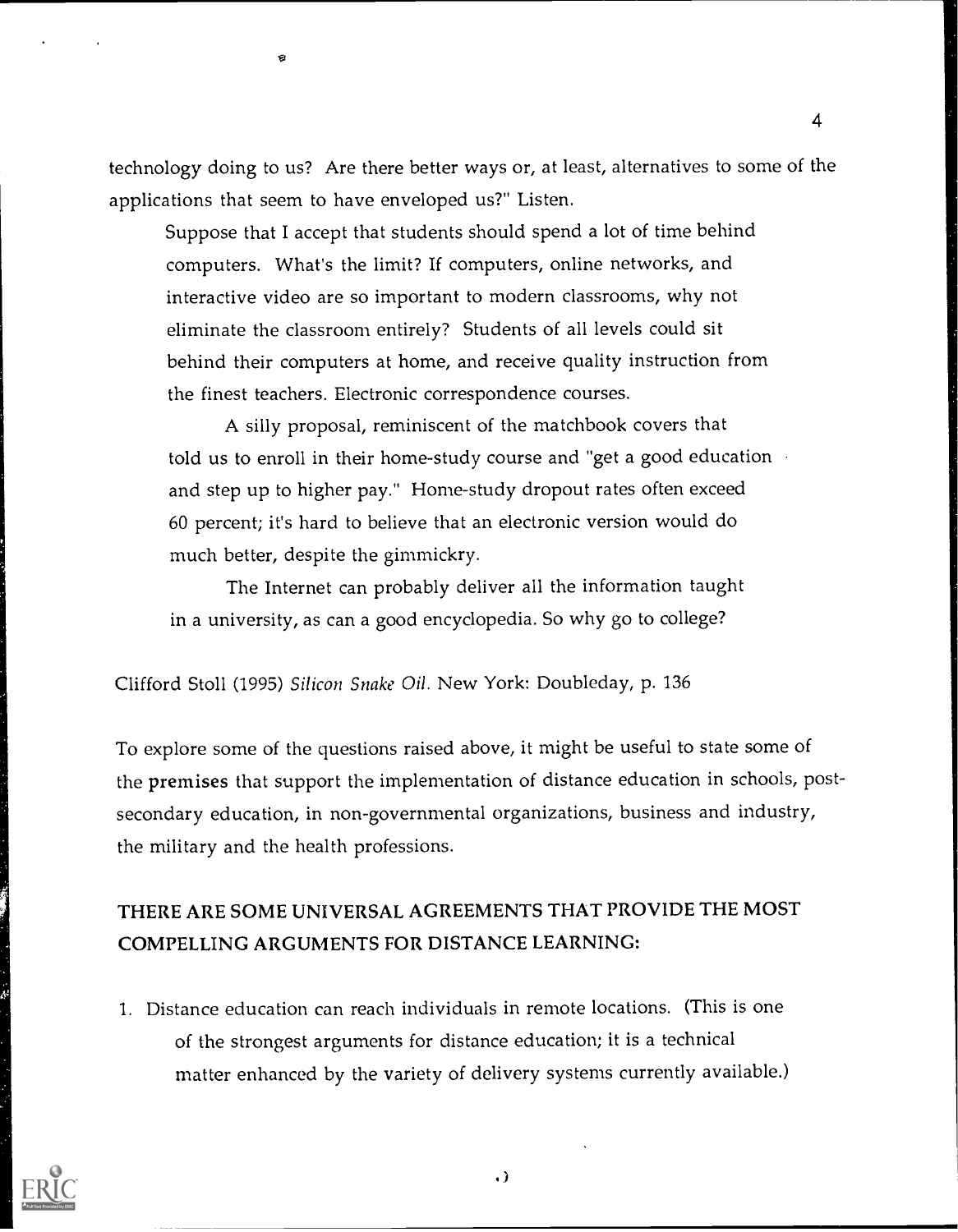2. Distance education can reach individuals who cannot come to a specific location at a specific time, e.g., handicapped people, those who work odd hours, etc. (This is obvious; not an issue or a myth.)

3. Distance learners can study at their own place and at their own pace.

(Another obvious advantage; not an issue or a myth BUT the corollary question is: "What help and stimulation can be given to the distance learner who sometimes feels isolated and confused?" What

do we know about the characteristics of learners who study at a distance? Now...as a devil's advocate, I will use the term: myths to provoke the thinking of all the advocates who may be listening. This is where I am going to ask you to "vote." A simple "yes," "no," or "undecided" response will help us to see where we all stand on these issues.

### THERE ARE SOME MYTHS THAT ARE NOT QUITE SO OBVIOUS:

4. Distance education is an inexpensive way to deliver instruction. The potential for reaching many students can be more cost/effective than traditional on-site teaching. DO YOU AGREE?

5. Large numbers of learners enrolled in distance education create an "economy of scale." AGREE? (Yes, large numbers usually mean an economy of scale. Then, HOW they are served becomes a major issue.)

6. Distance learners are usually interactive in the process of learning.

### DO YOU AGREE?

(Perhaps online communication enhances participation; does 1-way video-- 2-way audio invite interaction? When and for what purpose is interaction desirable?)

7. Repeat use of courses developed for delivery at a distance can reduce staff costs. AGREE? (Maybe. But, what are the arrangements with the instructors who designed the course? Who "owns" the course? What

"rights" does the original instructor/designer have for repeated use? What are the guarantees that the course can be updated and improved?)

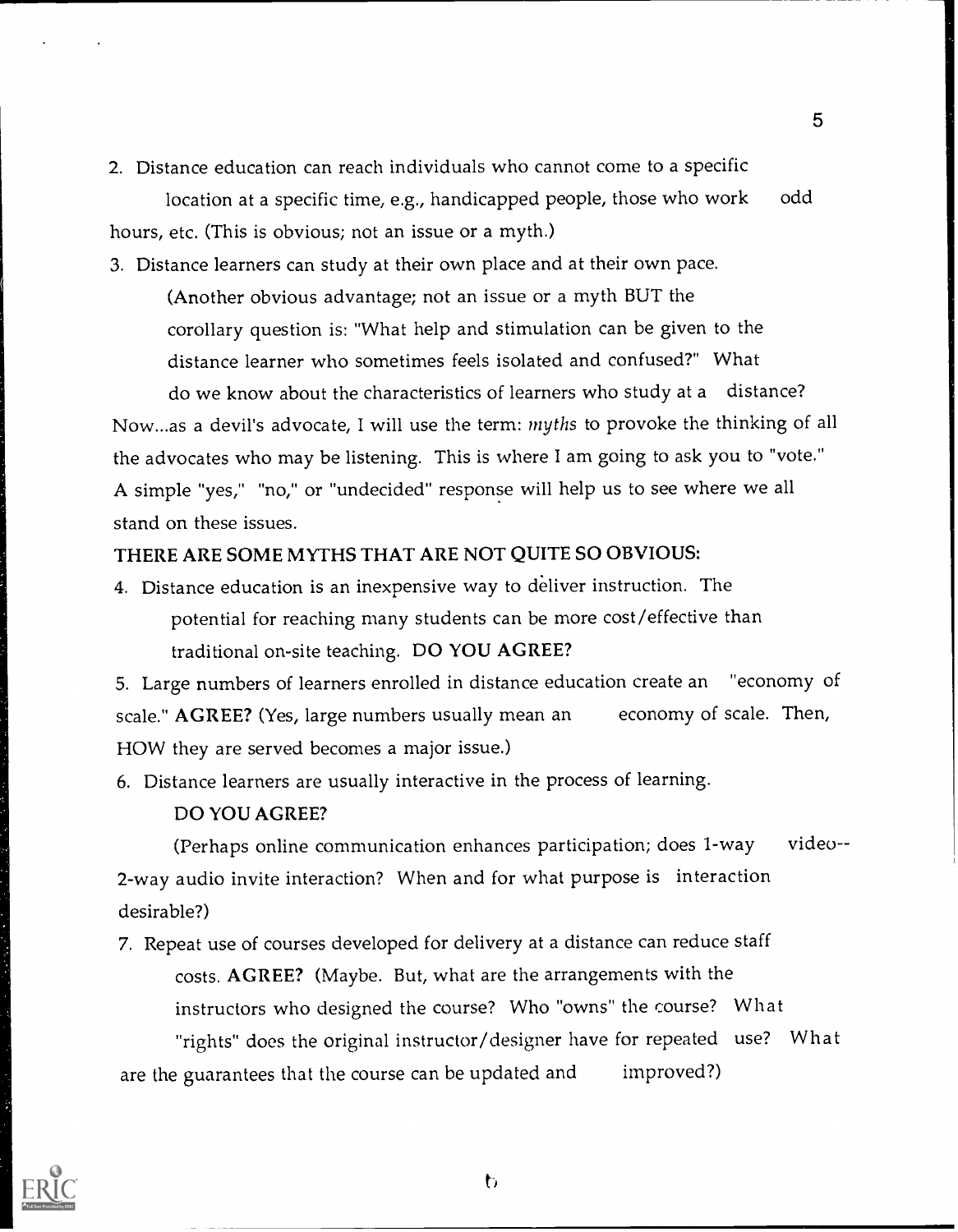8. Two-way video is just as effective as face-to-face interaction. AGREE? (Is it? We assume that face-to-face [traditional] teaching is the standard against which all other methods must be measured. What do we know about learning from 2 way video? Is it better, worse or the same as 1- way video; 2-way audio?) 9. Most distance learners have access to computers that are connected to the

Internet or an online service. AGREE? (In some cases, e.g., the BOU

Master's program, computers with Internet access may be required; in other cases, e.g., K-12 schools in the U.S., only 3% of the classrooms have such access.) 10. Adult learners are more likely to succeed in distance learning programs than elementary and secondary level students. AGREE?

(Define "success". Learning what? how often? through which media? with what type of assistance? Many questions; a few answers.)

### SOME INSIGHTS FROM THE RESEARCH

In a summary of the research on distance education, Moore and Kearsley (1996) say that:

Given the evidence of research..., it seems unreasonable to continue to ask if distance education courses can be as effective as conventional classroom instruction in terms of learner achievement measures. It seems more reasonable to conclude that (1) there is insufficient

evidence to support the idea that classroom instruction is the optimum delivery method; (2) instruction at a distance can be as effective in bringing about learning as classroom instruction; (3) the absence of face-

to-face contact is not in itself detrimental to the learning process; and (4) what makes any course good or poor is a consequence of how well it is designed, delivered and conducted, not whether the students are face-to-face or at a distance. (p. 65)

 $\mathbf{r}$ 

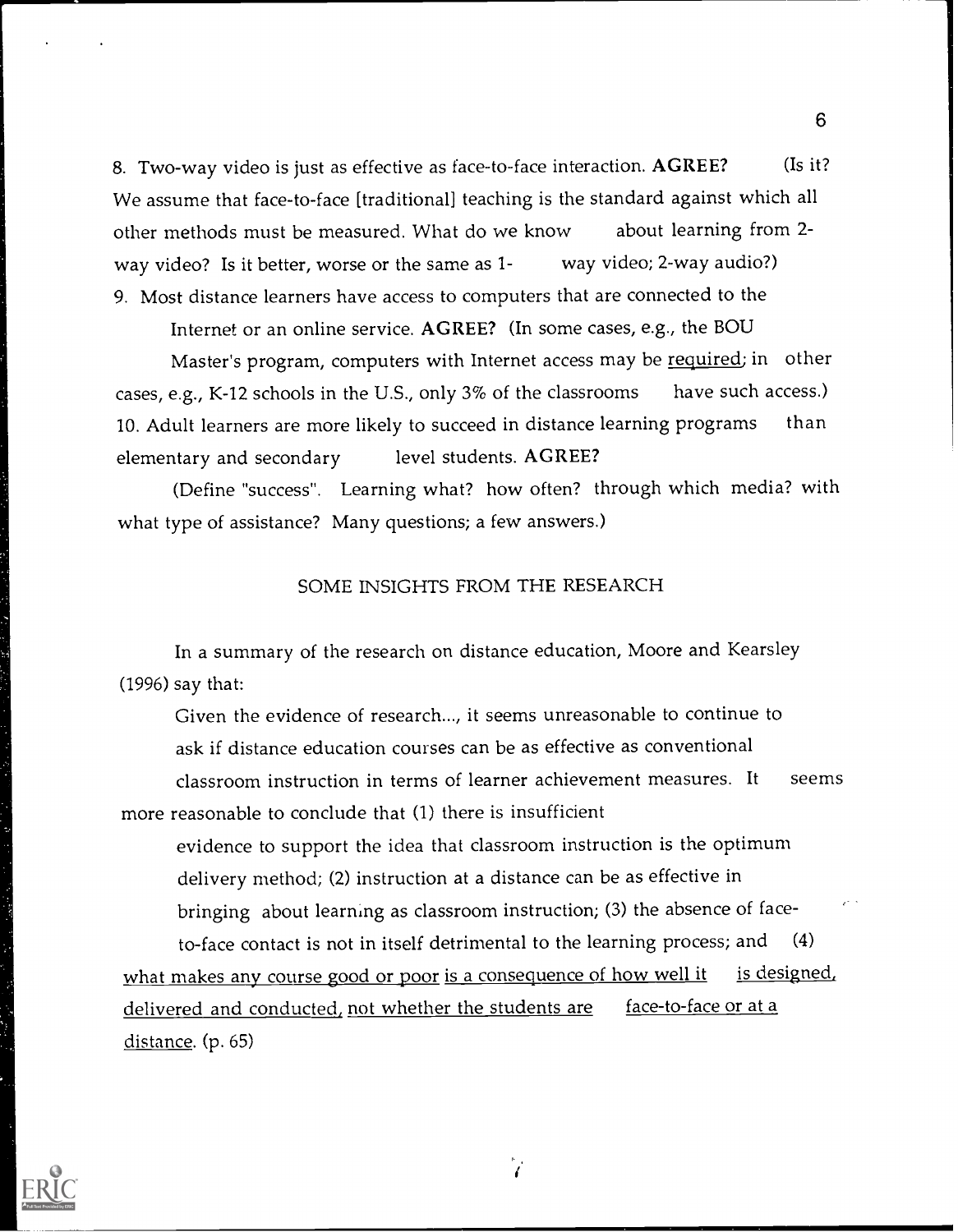Michael G. Moore and Greg Kearsley (1996) Distance Education: A Systems View. Belmont, CA: Wadsworth Publishing Co.

7

In my opinion, it is the last statement that should be highlighted: "what makes any course good or poor is a consequence of how well it is designed, delivered, and conducted, not whether the students are face-to-face or at a distance." Design and delivery--that is the focus; so what are the questions?

The questions are those that are raised by such professionals as Roger Kaufman and Walter Dick, both from FSU. The initial questions consider what it is we are trying to do (mission, goals, objectives) and identification of the gap between where we are now and where we want to be. This analysis includes the big problems that confront our society and the role of education in helping to solve them; it includes the continuing concern for equity of educational opportunity; and the need for education reform. At a micro level it also means placing the student at the center of the learning process, building in activities that are engaging and interactive in nature and choosing the best medium (or combination of media) from the beginning. It means having all necessary resources available at the right place at the right time (logistics); it means having a person (tutor, faciltator, counsellor) available to respond to questions and to assist in the learning process. It means quality materials, engaging teaching/learning strategies and opportunities for feedback. In short, it is systemic and different from conventional instruction that takes place in a classroom, usually group-paced, seeking some of the same goals and objectives that are used for instruction that takes place at a distance.

Chris Dede, well-known educational technology futurist says: "The most significant influence on the evolution of distance education will not be the technical development of more powerful devices, but the professional development of wise designers, educators, and learners."

Chris Dede, :the Transformation of Distance Education to Distributed Learning:



Ò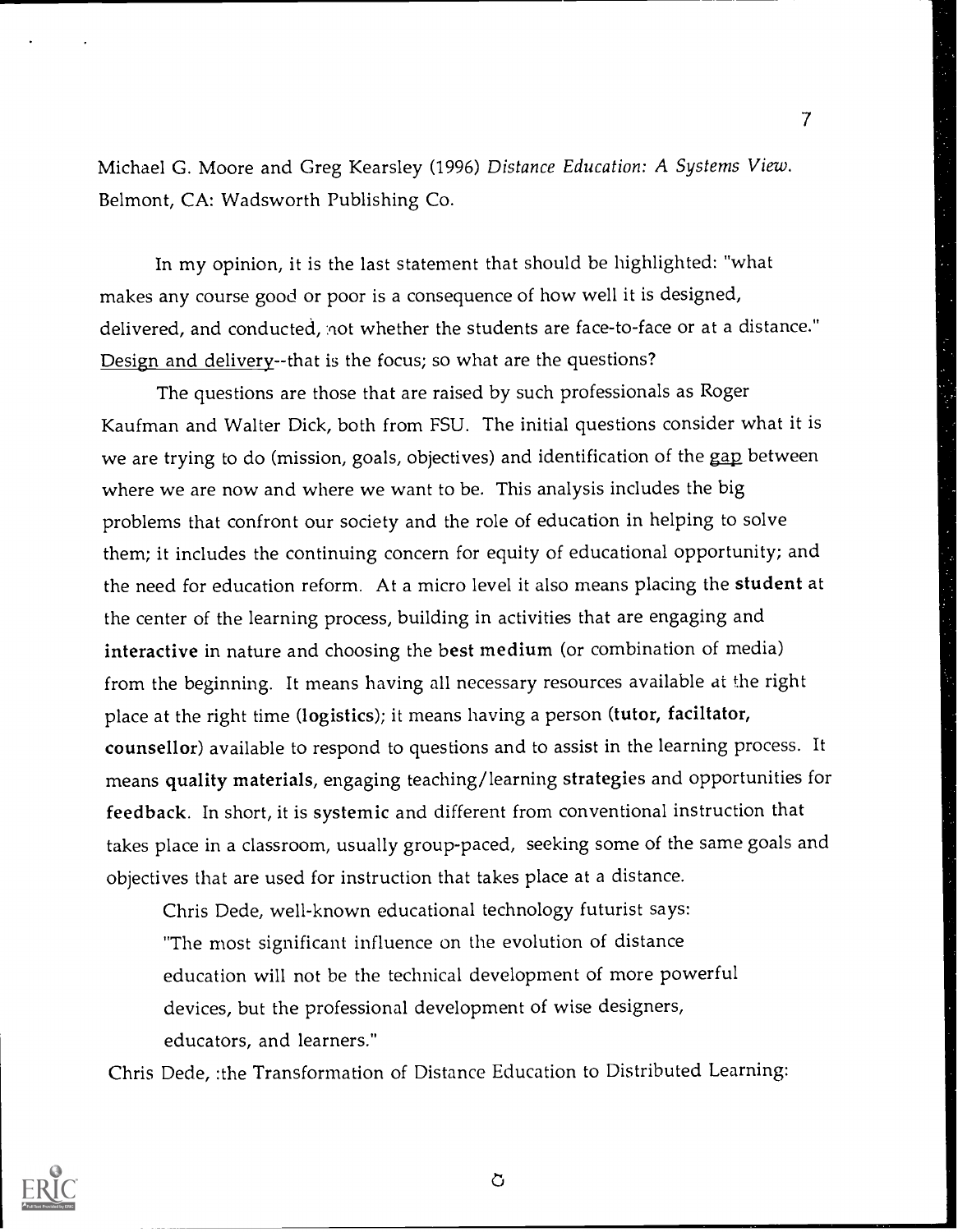## Learning and Leading in Educational Technology, April, 1996.

Dede goes on to say that "conventional distance education is similar to traditional classroom instruction, save that it uses technology-based delivery systems." He continues, "Weaving learner-centered, constructivist usage of linked, online materials into the curriculum and culture of traditional educational institutions is a next stage of evolution for conventional distance education." He goes on to say that "Learning is social as well as intellectual." and feels that distributed learning (new term emerging from "distance education")

8

"...must balance virtual and direct interaction in sustaining communion among people." We are just beginning to explore a variety of social interactions that provide the best of both worlds: conferences, cluster group meetings, periods of residency, peer tutoring and other face-to-face interactions that complement the individual and group electronic exchanges.

Study after study has shown that learning objectives can be reached through many media and that no one medium is inherently superior to another. We may have media preferences; one medium may be more accessible than another; or it may be more cost-effective. In the long run, it is the design, delivery and interactive processes that yield "success" or "failure." We should avoid media myopia (that is, the emphasis on one medium to the exclusion of others) in determining the vehicles to deliver distance education. With a smorgasbord of communication media and information resources in the world today, the choice appears to favor those means that put learners and instructors (tutors, et.al.) in touch. Some places in the World use the postal system; others use FAX and telephone, while still others depend upon e-mail, audio conferencing and computer conferencing. Notice that all these media are communication devices, not presentation formats. Static presentations (some with built-in feedback mechanisms) can occur by text, audio, visual or graphic means using such vehicles as printed books and manuals, audiotape recordings, videotape recordings, floppy discs and CD-ROMs. These media store information for use by the learner at any time. Live presentation uses



 $\ddot{ }$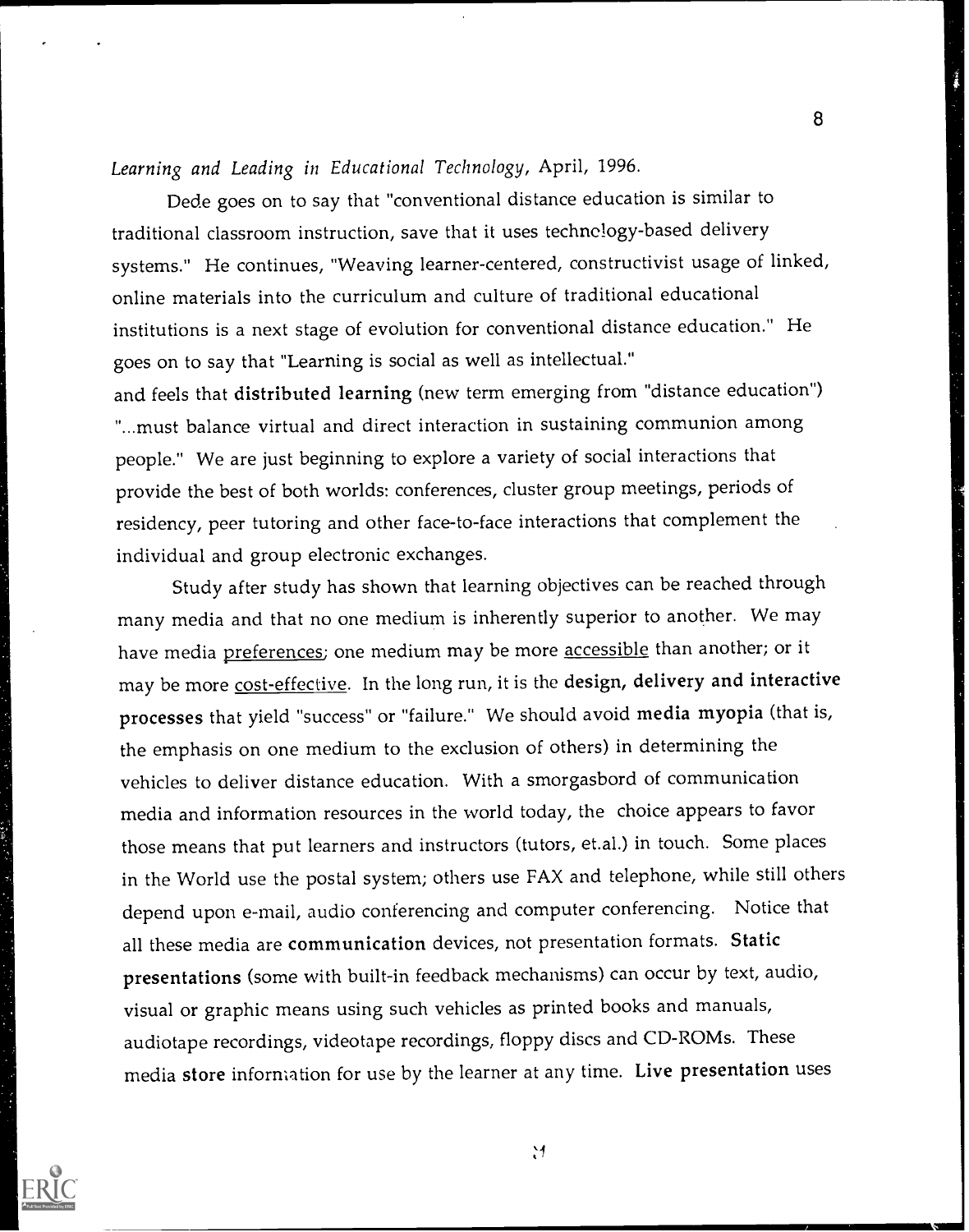the same media in a synchronous fashion focusing on a group (rather than individual) mode. There are many options among the static and live presentation formats, however, we tend to fix on one (or sometimes) two delivery media selected by local criteria. You have seen catalogs or lists of courses offered by television (some live and some on videotape); courses offered on the Internet or lists of audiocassette-based lectures. The emphasis in each of these examples is more on the medium than the content or the process of learning independently.

From my observations, the most successful programs are those that use a mix of appropriate media--media that are accessible and reasonable in cost--media that build in opportunities for interaction with designated tutors and/or group meetings. I have been impressed with the cost-effective projects in interactive radio (Nicaragua, El Salvador, Thailand, Kenya, Papua New Guinea, etc.); the longstanding radio-based continuing education programs from the University of Wisconsin Extension and the attractive and utilitarion mix of media in some of the British Open University courses. This is not to say that more contemporary and sophisticated media are inappropriate but, rather, to suggest that distance education is possible for all--not just those who have access to the Internet or a satellite dish installation.

You might say that I am suggesting a "back to basics" approach. Not really. I merely want to suggest that we pause before we leap onto the latest distance learning bandwagon. We are dazzled by the amazing technological developments that are available today. We seem to feel that embracing these technologies in education settings will somehow bring about the reform that many of us seek. My point is that we should pause while we ask: What are we trying to do? For whom? And why? Answers to these questions can lead to the how and an assessment of the cost in time and dollars.

A brilliant a ticle about the future of information technology in higher education by Robert Heterick and John Gehl appeared last year in the Educom Review. They maintain that thinking about the future requires self-examination,



古村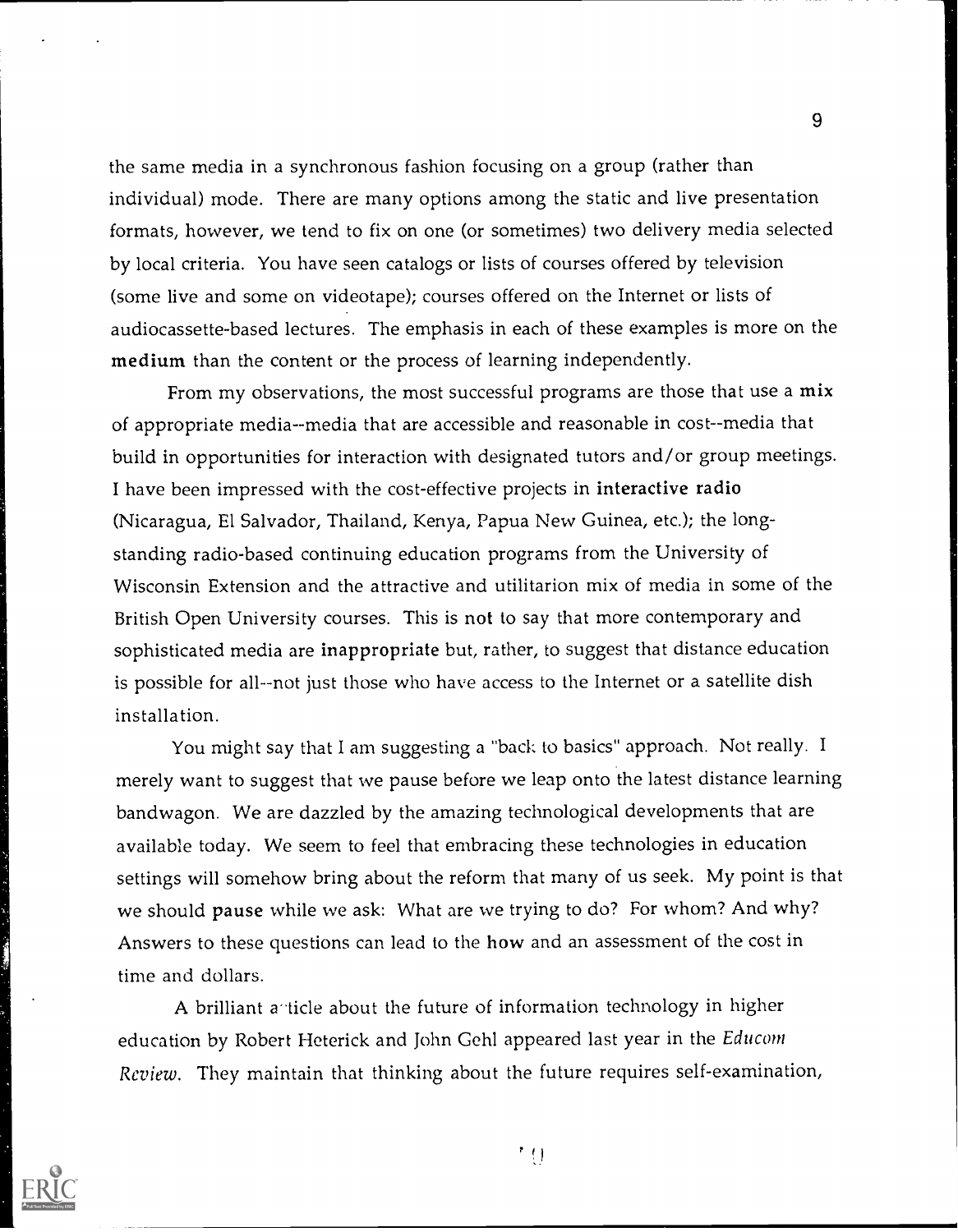not prediction. They list a set of questions that ought to be raised. Here are a few of them. Listen!

1 0

2. What will it mean to "be" a student?

3. What will credentials and degrees signify?

4. What will a course of study look like, and who will design it?

5. Will there be any difference at all between distance learning and traditional education?

6. Will the distinction between individual effort and collaborative effort be different in 2020 from what it is now?

7. What will it mean to be "published"?

8. What will the difference be between a faculty member and an author?

11. What will be the role of the residential campus? What percentage of students in higher education will be seeking a first degree versus continuing education?

12. Will the calandar of 50-minute classes, 16-week semesters, summer breaks, and so forth be continued?

13. Will the heirarchy of (research, comprehensive, liberal arts, and two-year) institutions make sense?"

Maybe I have lived thorough too many dissappointments during my career in the field of instructional technology. Maybe I see some of the same danger signals I detected during the decades of innovations with motion pictures, radio, educational television and teaching machines when the medium overshadowed the message. Maybe I have finally realized that the process of designing and delivering instruction is an "art" as well as a "science" and that ultimately the most important goal in this institution we call education is that each learner will become more and more responsible for his/her own learning through whatever means are available--and that such a goal is reached by first asking the right questions and then knowing where to go to explore the possible answers. We in the distance education area of instructional technology ought to be at the forefront in helping to reach this goal. Technology does not change education, people do. If distance learning is to



İ1